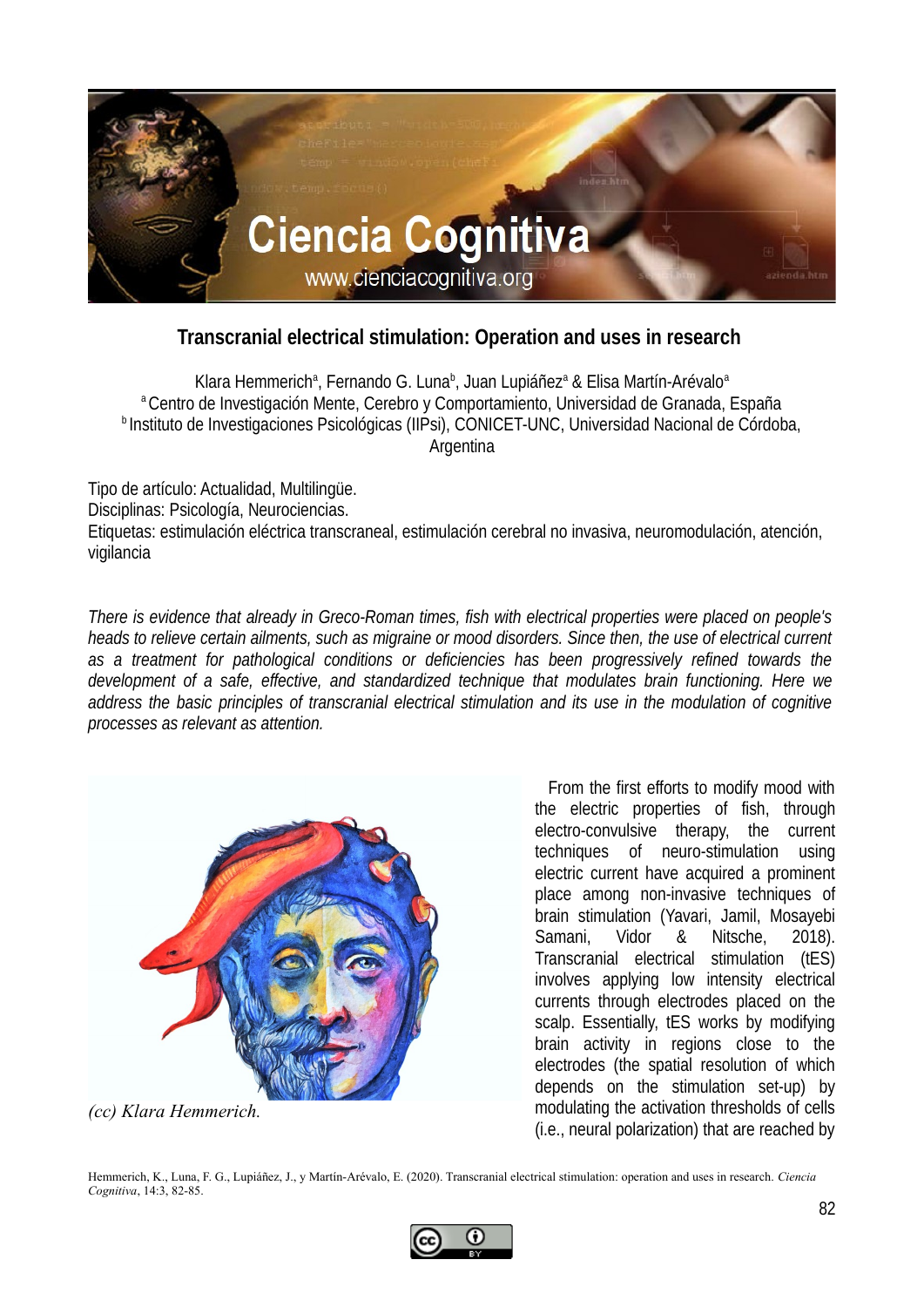the current. In other words, tES does not activate or prevent the activation of neurons itself, but rather respectively increases or decreases the probability of this happening. The technique has demonstrated high safety, which allows its use in multiple-session interventions that, not only may provide a transitory and direct effect on the brain but also further facilitate associative or long-term learning processes (Knotkova, Nitsche, Bikson & Woods, 2019).

Regarding the functioning of tES, it is important to consider how the current circulates to exert its effect on the brain. While in a simple electrical circuit (e.g., a battery that keeps a light bulb lit, Fig. 1.a, left) the current circulates between its physical components; in a tES setup on a participants' head (Fig.1.a, right), the electricity emerges from the positive electrode (i.e., the anode), minimally dissipates across the scalp, going mainly through the various protective layers that cover the brain (see Fig. 1.b), to finally travel through it until exiting at the negative electrode (i.e., the cathode). In the area of the brain near the anode, an excitatory effect occurs, facilitating the communication between underlying neurons by increasing their likelihood of activation. In contrast, in the area near the cathode, an inhibitory effect is produced instead, weakening the activation of neurons in this region (Datta, Zhou, Su, Parra & Bikson, 2013). An example of a tES setup (used by Luna et al., 2020) is shown in Figure 1.c, which illustrates a specific stimulation protocol over the posterior parietal region (left) and the area of the brain that can be modulated as a result of the stimulation (right).

Having briefly explained how tES works, it is also worth considering how and when to apply it effectively. Regarding the how, in addition to adjusting the intensity (up to 2.5 milliamperes) and duration (~10-40 minutes)



*Figure 1.- a) Simple electrical circuit with a battery and a bulb (left), compared to the tES circuit with the stimulator (equivalent to the battery) where the current enters at point 1 of the brain, and exits at point 2, returning to the stimulator. b) The protective layers of the brain that the electricity has to pass through, to reach the brain (CSF: cerebrospinal fluid). c) Representation of the high-definition stimulation setup over the posterior right parietal region used by Luna et al. (2020). On the right is the diffusion pattern of the electrical current that results from this protocol, with warmer colours representing positive current, and colder colours representing negative current. Here, the region activated by the current input (under the red arrow), is restricted to a very specific area by having the output electrodes (blue arrows) positioned close and circularly around it.*

Hemmerich, K., Luna, F. G., Lupiáñez, J., y Martín-Arévalo, E. (2020). Transcranial electrical stimulation: operation and uses in research. *Ciencia Cognitiva*, 14:3, 82-85.

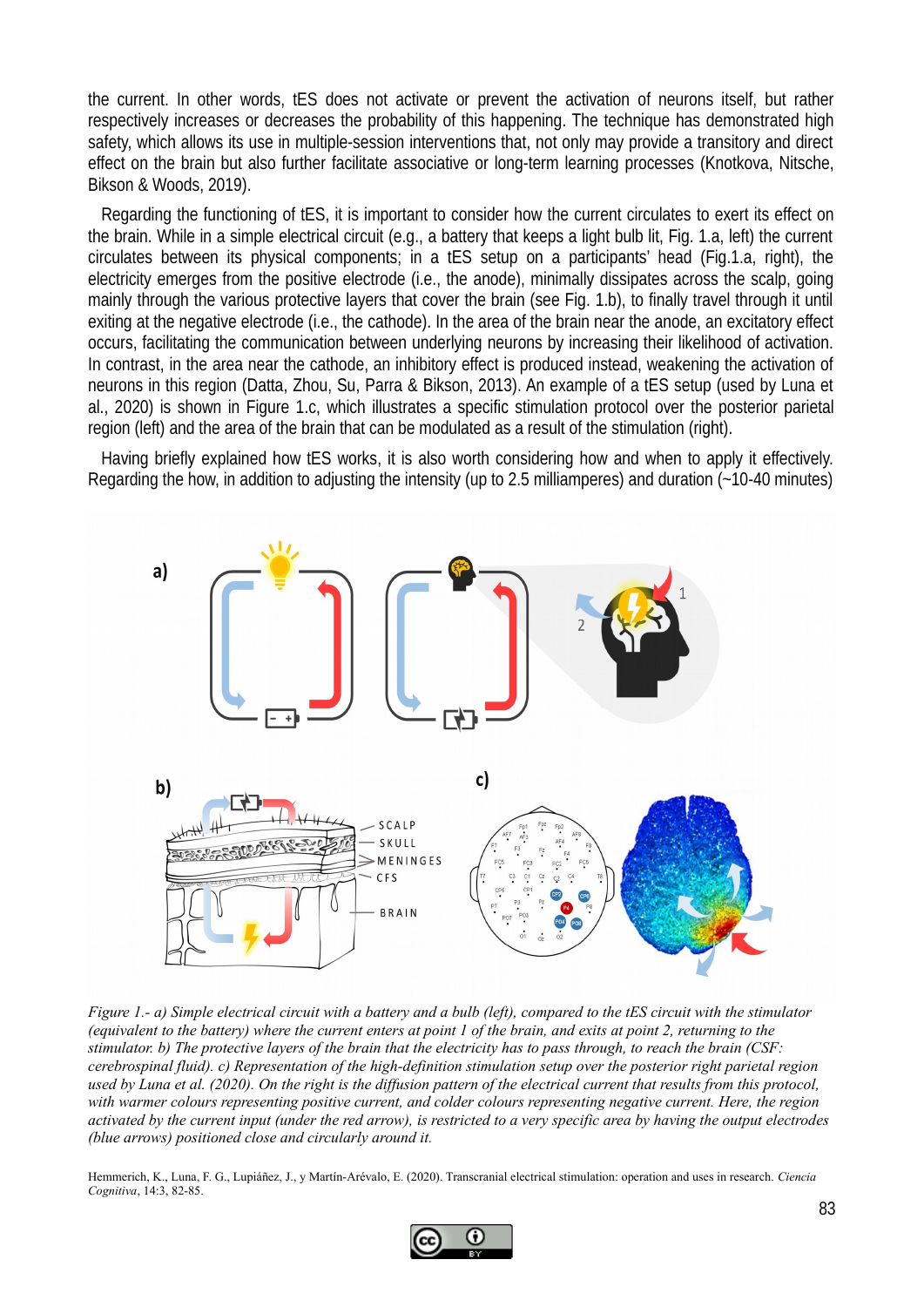

*Figure 2.- Effect of direct anodal tES on the detection of infrequent signals in an ~33-minute-long task. Simulated stimulation ('sham'), allows evaluating the real effects of tES by using the same electrode array as in the real stimulation condition, but only applying transcranial current for 30 seconds at the beginning and end of the protocol, masking to which group each participant belongs to. Here, both groups performed similarly at the beginning of the task, but during the stimulation period (grey area) the performance in the simulated stimulation group decreased progressively, while it remained constant in the real stimulation group. Figure adapted from Luna et al (2020).*

of stimulation protocols, the placement of the electrodes must take into account the desired effect (excitatory or inhibitory) on functions linked to certain anatomical locations (Fregni et al., 2015), and the spatial resolution of the stimulation setup. The combination of these parameters determines the effect of tES. Moreover, in relation to when, it seems that benefits are maximized when applying stimulation simultaneously to performing a task that involves the stimulated area. Thus, active connections in the areas of interest would be specifically strengthened (near the anode) or weakened (near the cathode) (Knotkova et al.,

## 2019).

Regarding the applicability of tES, it is known that it allows modulating several cognitive functions, including attention (Coffman, Clark & Parasuraman, 2014). To illustrate how stimulation can be used for this purpose, we provide an example of an application of tES to modulate vigilance, an attentional sub-process. Vigilance, understood as maintaining a state of readiness to respond to infrequent but relevant environmental stimuli over time, is exercised in certain jobs (e.g., air traffic control) and in everyday contexts (e.g., long-distance driving). The assessment of this ability through laboratory tasks shows a decline in performance over time, called vigilance decrement. The vigilance decrement can have serious consequences in work environments as well as hindering interactions with the environment for certain clinical populations (e.g., people with acquired brain injuries and/or attention deficits). The proper functioning of vigilance is associated with a network of structures and patterns of fronto-parietal connectivity predominantly in the right hemisphere (Luna, Marino, Macbeth & Lupiáñez, 2016; http://www.cienciacognitiva.org/?p=1165). Thus, to mitigate the vigilance decrement, tES could be used to exert an excitatory effect (below the anode) in these regions during the prolonged performance of a vigilance task. In a recent study (see Fig. 2), the application of tES on frontoparietal areas over the right hemisphere mitigated the decrease in correct detection of infrequent targets, compared to a simulated stimulation group (see Luna et al., 2020, for more details).

These promising results, as well as many others in applied areas such as aphasia or spatial neglect (Cappon, Jahanshahi & Bisiacchi, 2016), together with its high safety, affordability and portability, suggest that the remaining uncertainties about the functioning of tES, such as variability and/or duration of its effects (Filmer, Mattingley & Dux, 2020), should not hinder its research. Future studies should focus on feeding evidence into tES interventions, whilst simultaneously shedding light on such pending questions.

## **References**

Cappon, D., Jahanshahi, M., & Bisiacchi, P. (2016). Value and efficacy of transcranial direct current stimulation in the cognitive rehabilitation: A critical review since 2000. *Frontiers in Neuroscience*, 10, 157.

Hemmerich, K., Luna, F. G., Lupiáñez, J., y Martín-Arévalo, E. (2020). Transcranial electrical stimulation: operation and uses in research. *Ciencia Cognitiva*, 14:3, 82-85.